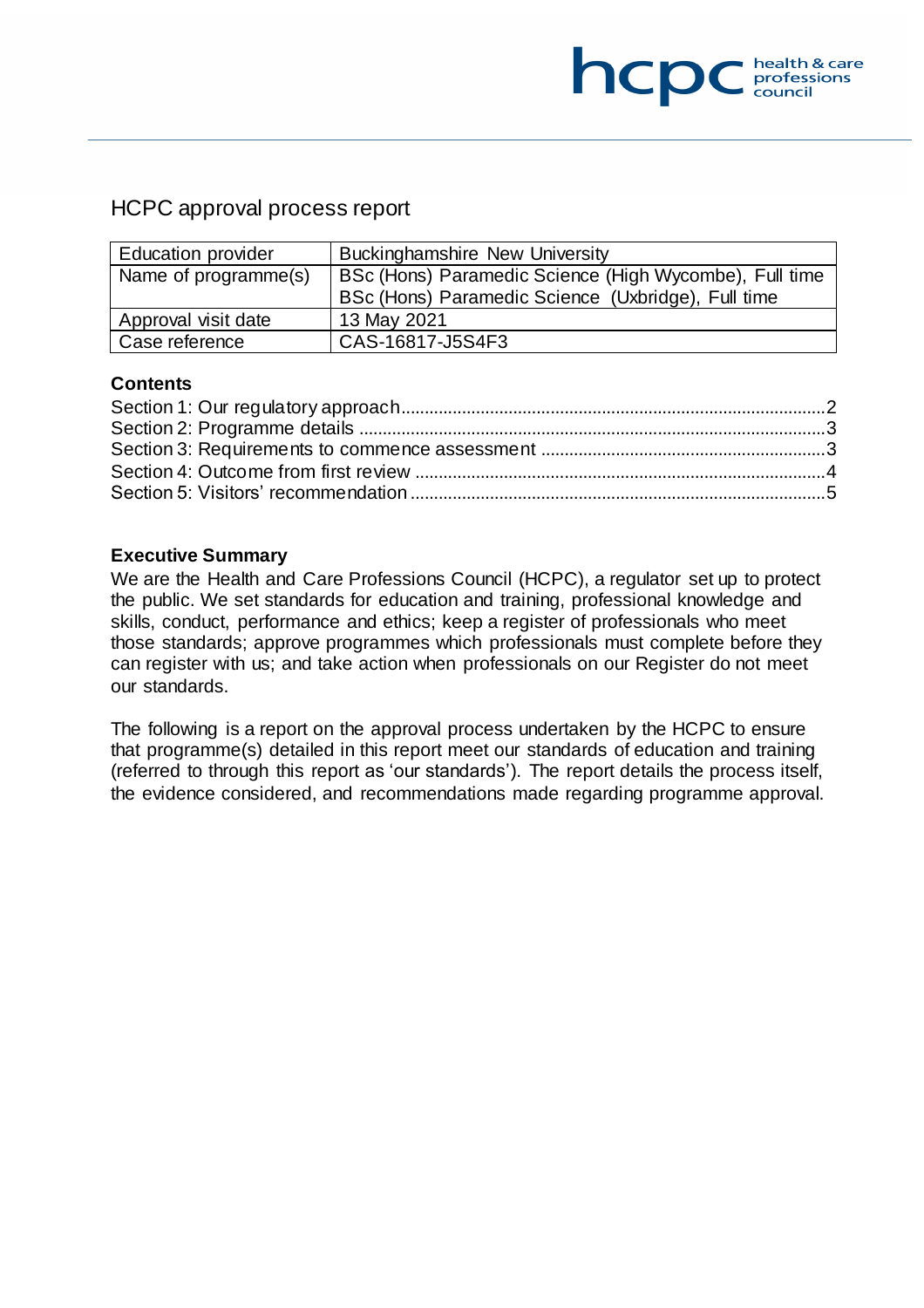# <span id="page-1-0"></span>Section 1: Our regulatory approach

### **Our standards**

We approve programmes that meet our education standards, which ensure individuals that complete the programmes meet proficiency standards. The proficiency standards set out what a registrant should know, understand and be able to do when they complete their education and training. The education standards are outcome focused, enabling education providers to deliver programmes in different ways, as long as individuals who complete the programme meet the relevant proficiency standards.

Programmes are normally [approved on an open-ended basis,](http://www.hcpc-uk.org/education/processes/) subject to satisfactory engagement with our monitoring processes. Programmes we have approved are listed [on our website.](http://www.hcpc-uk.org/education/programmes/register/)

### **How we make our decisions**

We make independent evidence based decisions about programme approval. For all assessments, we ensure that we have profession specific input in our decision making. In order to do this, we appoint [partner visitors](http://www.hcpc-uk.org/aboutus/partners/) to undertake assessment of evidence presented through our processes. The visitors make recommendations to the Education and Training Committee (ETC). Education providers have the right of reply to the recommendation of the visitors, inclusive of conditions and recommendations. If an education provider wishes to, they can supply 'observations' as part of the process.

The ETC make decisions about the approval and ongoing approval of programmes. In order to do this, they consider recommendations detailed in process reports, and any observations from education providers (if submitted). The Committee meets in public on a regular basis and their decisions are available to view [on our website.](http://www.hcpc-uk.org/aboutus/committees/educationandtrainingpanel/)

### **HCPC panel**

We always appoint at least one partner visitor from the profession (inclusive of modality and / or entitlement, where applicable) with which the assessment is concerned. We also ensure that visitors are supported in their assessment by a member of the HCPC executive team. Details of the HCPC panel for this assessment are as follows:

| <b>Gemma Howlett</b> | Paramedic             |
|----------------------|-----------------------|
| Anthony Hoswell      | Paramedic             |
| <b>Rabie Sultan</b>  | <b>HCPC</b> executive |

### **Other groups involved in the virtual approval visit**

There were other groups involved with the approval process as follows. Although we engage in collaborative scrutiny of programmes, we come to our decisions independently.

| Julie Irwin           | Independent chair<br>(supplied by the education<br>provider) | <b>Buckinghamshire New</b><br>University |
|-----------------------|--------------------------------------------------------------|------------------------------------------|
| Leah Hill             | Secretary (supplied by the<br>education provider)            | <b>Buckinghamshire New</b><br>University |
| <b>Mark Carroll</b>   | External panel member                                        | <b>College of Paramedics</b>             |
| <b>Gordon Pollard</b> | External panel member                                        | College of Paramedics                    |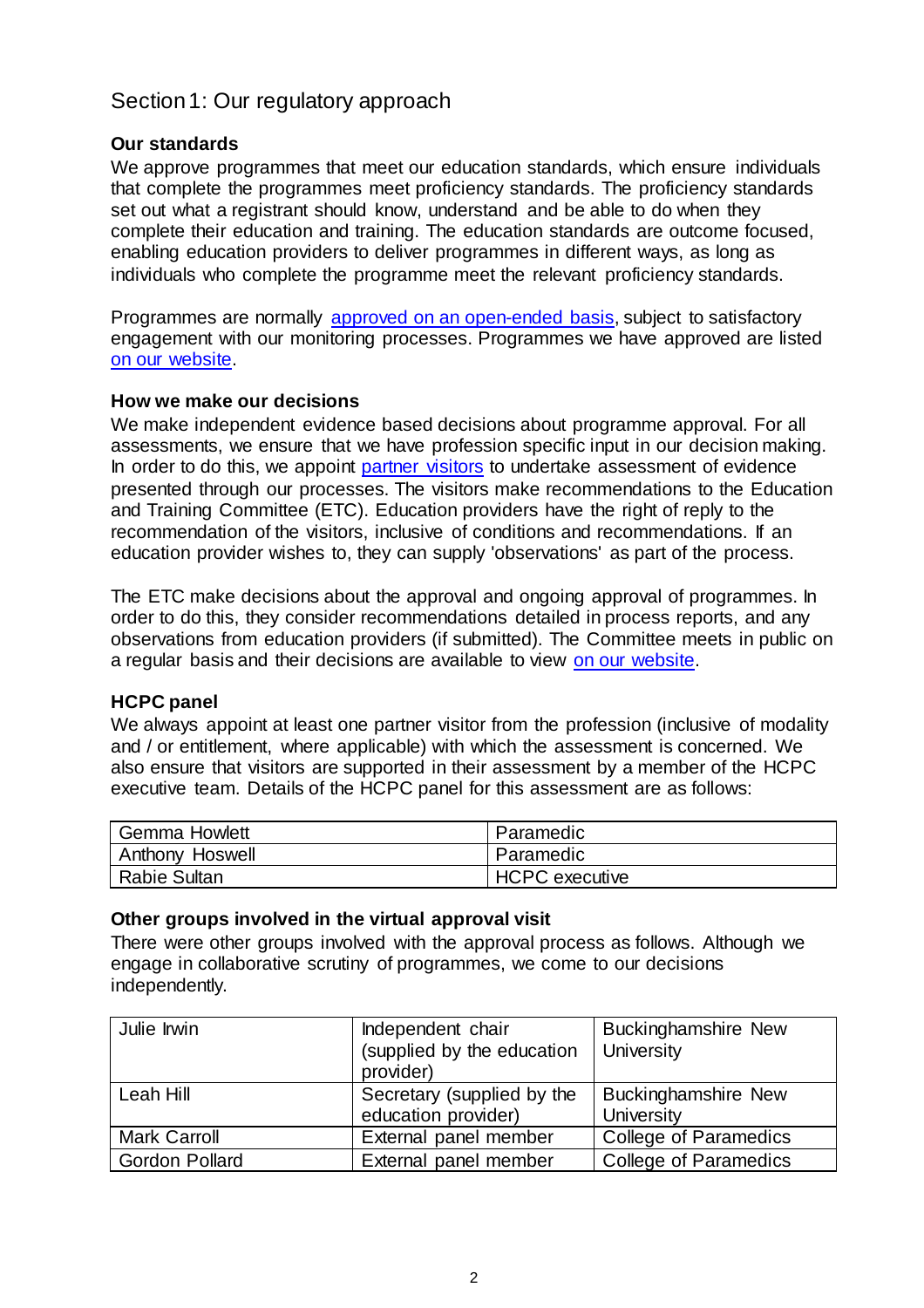# <span id="page-2-0"></span>Section 2: Programme details

| Programme name                    | BSc (Hons) Paramedic Science (High Wycombe) |
|-----------------------------------|---------------------------------------------|
| Mode of study                     | FT (Full time)                              |
| Profession                        | Paramedic                                   |
| First intake                      | 01 September 2021                           |
| Maximum learner cohort   Up to 15 |                                             |
| Intakes per year                  |                                             |
| Assessment reference              | APP02307                                    |

| Programme name         | BSc (Hons) Paramedic Science (Uxbridge) |
|------------------------|-----------------------------------------|
| Mode of study          | FT (Full time)                          |
| Profession             | Paramedic                               |
| First intake           | 01 February 2022                        |
| Maximum learner cohort | Up to $15$                              |
| Intakes per year       |                                         |
| Assessment reference   | APP02308                                |

We undertook this assessment of a new programme proposed by the education provider via the approval process. This involved consideration of documentary evidence and a virtual approval visit, to consider whether the programme meet our standards for the first time.

### <span id="page-2-1"></span>Section 3: Requirements to commence assessment

In order for us to progress with approval and monitoring assessments, we ask for certain evidence and information from education providers. The following is a list of evidence that we asked for through this process, and whether that evidence was provided. Education providers are also given the opportunity to include any further supporting evidence as part of their submission. Without a sufficient level of evidence, we need to consider whether we can proceed with the assessment. In this case, we decided that we were able to undertake our assessment with the evidence provided.

| <b>Type of evidence</b>             | <b>Submitted</b> | <b>Comments</b> |
|-------------------------------------|------------------|-----------------|
| Completed education standards       | Yes              |                 |
| mapping document                    |                  |                 |
| Information about the programme,    | Yes              |                 |
| including relevant policies and     |                  |                 |
| procedures, and contractual         |                  |                 |
| agreements                          |                  |                 |
| Descriptions of how the programme   | Yes              |                 |
| delivers and assesses learning      |                  |                 |
| Proficiency standards mapping       | Yes              |                 |
| Information provided to applicants  | Yes              |                 |
| and learners                        |                  |                 |
| Information for those involved with | Yes              |                 |
| practice-based learning             |                  |                 |
| Information that shows how staff    | <b>Yes</b>       |                 |
| resources are sufficient for the    |                  |                 |
| delivery of the programme           |                  |                 |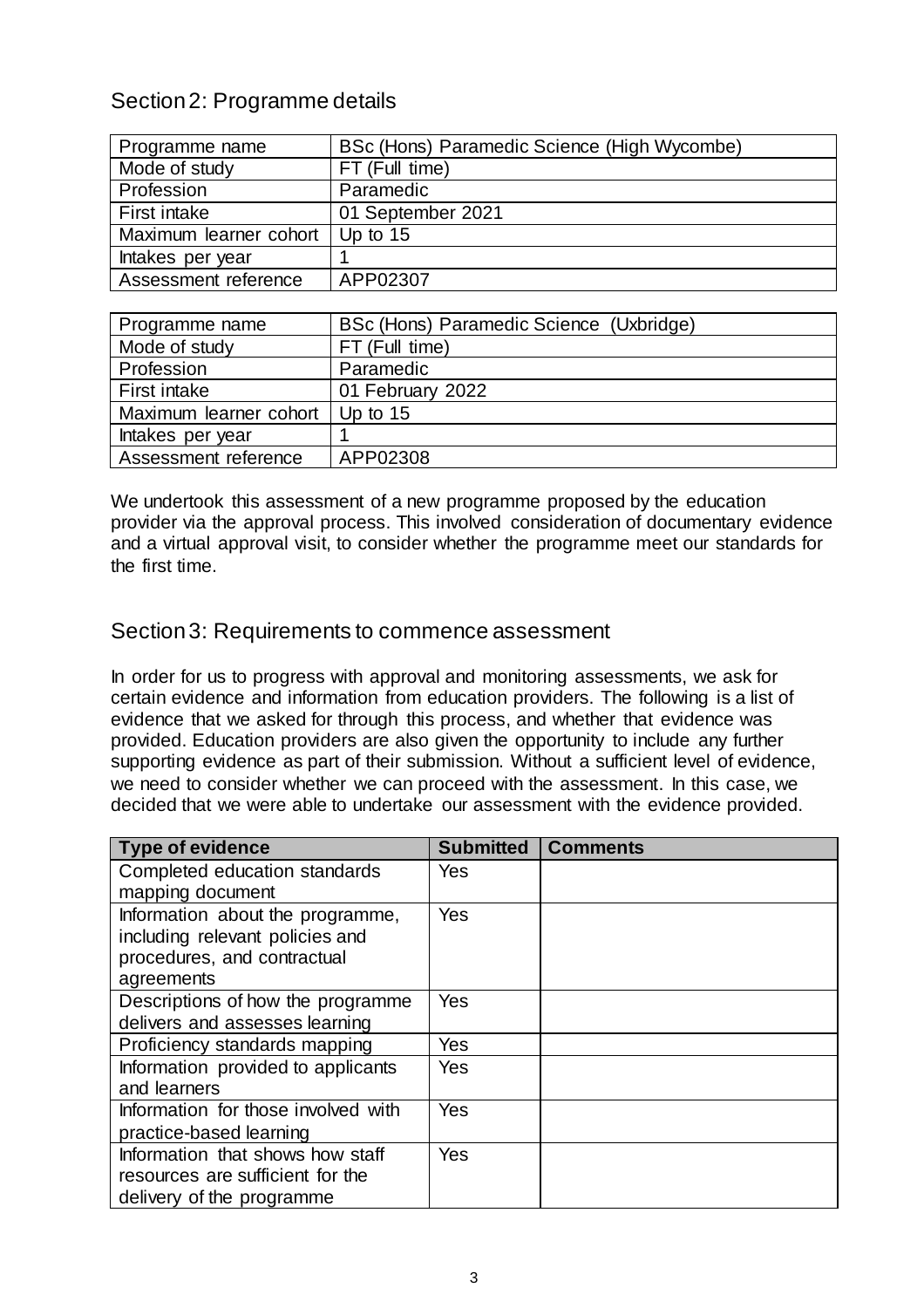| Internal quality monitoring | <b>No</b> | As these programmes have not            |
|-----------------------------|-----------|-----------------------------------------|
| documentation               |           | yet commenced, this was not<br>required |
|                             |           |                                         |

Due to the COVID-19 pandemic, the education provider decided to move this event to a virtual (or remote) approval visit. In the table below, we have noted the meeting held, along with reasons for not meeting certain groups (where applicable):

| <b>Group</b>                                                 | <b>Met</b>             | <b>Comments</b>                                                                                                                                                                                                                                                      |
|--------------------------------------------------------------|------------------------|----------------------------------------------------------------------------------------------------------------------------------------------------------------------------------------------------------------------------------------------------------------------|
| Learners                                                     | Yes                    | Visitors met learners from adult<br>nursing and operating department                                                                                                                                                                                                 |
|                                                              |                        | practitioner programmes                                                                                                                                                                                                                                              |
| Service users and carers (and / or<br>their representatives) | <b>Not</b><br>Required | Visitors were able to determine<br>through the programme<br>documentation, that standards<br>related to service users and                                                                                                                                            |
|                                                              |                        | carers had been met                                                                                                                                                                                                                                                  |
| <b>Facilities and resources</b>                              | <b>Not</b><br>Required | As the visit was virtual and the<br>visitors were able to determine<br>through the programme<br>documentation, that standards<br>related to resources had been<br>met, they decided it was<br>unnecessary to have a virtual tour<br>of the facilities and resources. |
| Senior staff                                                 | Yes                    |                                                                                                                                                                                                                                                                      |
| Practice educators                                           | Yes                    |                                                                                                                                                                                                                                                                      |
| Programme team                                               | Yes                    |                                                                                                                                                                                                                                                                      |

# <span id="page-3-0"></span>Section 4: Outcome from first review

### **Recommendation of the visitors**

In considering the evidence provided by the education provider as part of the initial submission and at the virtual approval visit, the visitors' recommend that there was insufficient evidence to demonstrate that our standards are met at this time, but that the programme(s) should be approved subject to the conditions noted below being met.

### **Conditions**

Conditions are requirements that must be met before programmes can be approved. We set conditions when there is insufficient evidence that standards are met. The visitors were satisfied that a number of the standards are met at this stage. However, the visitors were not satisfied that there is evidence that demonstrates that the following standards are met, for the reasons detailed below.

We expect education providers to review the issues identified in this report, decide on any changes that they wish to make to programmes, and then provide any further evidence to demonstrate how they meet the conditions. We set a deadline for responding to the conditions of 22 June 2021.

### **3.7 Service users and carers must be involved in the programme.**